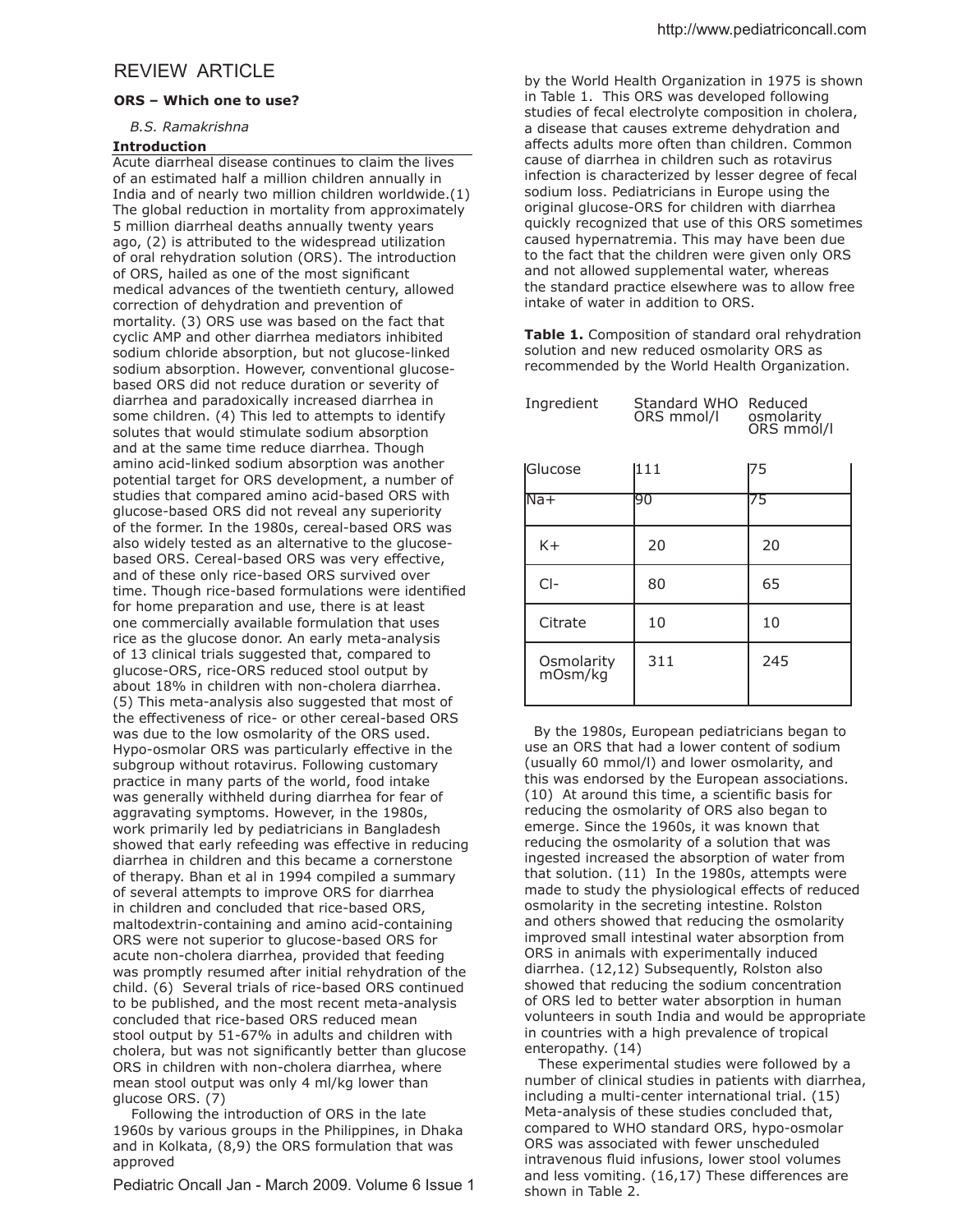Based on these studies, the UNICEF and WHO organized a meeting of experts in New York in July 2001 which suggested a consensus reduced osmolarity ORS formulation.(18) The WHO officially incorporated this change in the recommended composition of ORS to this low sodium, low glucose, low osmolarity solution in 2002.

**Table 2.** A summary of the meta-analysis of trials with reduced osmolarity ORS in children with diarrhea. 15 trials involving 2397 patients were analyzed. *(Hahn et al, 2001*).

| Outcome<br>lvariable        | lNo. of<br>ltrials | lOdds<br>Iratio | 95%<br>confidence<br>linterval |
|-----------------------------|--------------------|-----------------|--------------------------------|
| Unscheduled IV<br>Treatment | q                  | 10.61           | $ 0.47 - 0.81$                 |
| Vomiting                    | 16                 | 10.71           | $10.55 - 0.92$                 |
| <b>Hyponatremia</b>         | 6                  | 1.45            | $0.93 - 2.26$                  |
| Stool output<br>reduction   | 13                 | 21/4%           | $12.3 - 30.5$                  |

 The Journal of the American Medical Association in 2004 carried two opinion pieces, one defending the change in ORS to reduced osmolarity solution, and the other pointing out the potential problems that may be encountered with recommending a reduced osmolarity solution for universal use in all forms of diarrhea.(19,20) A meta-analysis of studies of reduced osmolarity ORS in patients with cholera concluded that its use is associated with biochemical hyponatremia when compared with standard ORS, although there were similar benefits in terms of outcomes; and that under wider practice conditions, where monitoring is likely to be difficult, caution is warranted in the use of reduced osmolarity ORS in cholera or other severe diarrhea.(21) Therefore it may be useful to have one solution (with low sodium and low osmolarity) for use in children with diarrhea, while another solution (the old WHO formula) may be more appropriate for adults with cholera.

 The use of zinc to reduce diarrhea duration has been widely studied. Zinc supplementation has been found to reduce diarrhea duration and to reduce the frequency of persistent diarrhea and consequent malnutrition which complicates diarrhea in children in developing countries.(22,23) Currently the consensus is to use zinc in the form of 20 mg elemental zinc given once daily for 14 days.

 Although reduced osmolarity ORS has major advantages in the treatment of children with noncholera diarrhea, the reduction of diarrhea volume and duration is a goal that remains to be attained. Short chain fatty acids are produced in the colon by fermentation of unabsorbed carbohydrate and stimulate sodium absorption. Like glucose-linked sodium absorption in the small intestine, this absorptive process in the colon is not altered in diarrheal disease. Amylase resistant starch, found in some foods such as cereals and green banana, is fermented to short chain fatty acids in the colon and reduces diarrhea both in adults

with cholera and in children with non-cholera diarrhea. (24,25)

 Children presenting with acute diarrhea should be assessed as to whether they have a watery diarrhea syndrome or bloody diarrhea syndrome, and whether there is evidence of clinical dehydration. Dehydration is assessed as 'none', 'some' or 'severe' according to the WHO Management of Diarrhoea guidelines (Figure 1). Children who have severe dehydration require intravenous hydration (with Ringer lactate solution preferentially) of which 100 ml/kg is given over four hours, 30% in the first hour and the remaining 70% over three hours. Children with 'some' dehydration are presumed to have dehydration of between 5-10% of body weight and should be treated with reduced osmolarity ORS. ORS can be administered via nasogastric tube in the initial stages of rehydration in sick children who are unable to take adequate amounts of ORS. It is estimated that approximately one in every 25 children that are given ORS will go on to require intravenous hydration. Children are assessed frequently and oral intake, urine output and stool output measured. It is expected that rehydration (replacement of lost fluid) would have completed in the first four hours and the subsequent phase is maintenance of hydration, where ORS intake is matched to stool losses. The usual diet of the child is allowed after the first four hours in children with significant dehydration, and is continued without interruption in normal in children with no dehydration. The use of zinc has become commonplace and 20 mg of elemental zinc is given as suspension or tablet once daily for 14 days. The use of starchy foods is encouraged. Commercially available fruit juices have a high osmolarity and are best avoided in the initial phase of hydration of the child. Antibiotics are generally not necessary in the treatment of diarrhea in children, except in older children with severely dehydrating diarrhea where cholera is suspected or proved by dark field microscopy of the feces, or in children with blood and mucus diarrhea due to an invasive organism such as *Shigella*. Early return to normal nutritional intake is highly desirable both in terms of recovery from the current episode of diarrheal illness and in prevention of persistent diarrhea and malnutrition.

#### **References**

1. Kosek M, Bern C, Guerrant RL. The global burden of diarrhoeal disease as estimated from studies published between 1992 and 2000. Bull World Health Organization 2003; 81: 197-204.

2. Snyder JD, Merson MH. The magnitude of the global problem of acute diarrhoeal disease: a review of active surveillance data. Bull World Health Organization 1982; 60: 605-613.

3. Editorial. Water with sugar and salt. Lancet 1978; 2: 300- 301.

4. Greenough WB 3rd. A simple solution: curing diarrhea. J Diarrhoeal Dis Res 1993; 11: 1-5.

5. Gore SM, Fontaine O, Pierce NF. Impact of rice based oral rehydration solution on stool output and duration of diarrhoea: meta-analysis of 13 clinical trials. Br Med J 1992; 304: 287-291.

6. Bhan MK, Mahalanabis D, Fontaine O, Pierce NF. Clinical trials of improved oral rehydration salt formulation: a review. Bulletin of the World Health Organization 1994; 72: 945-955.